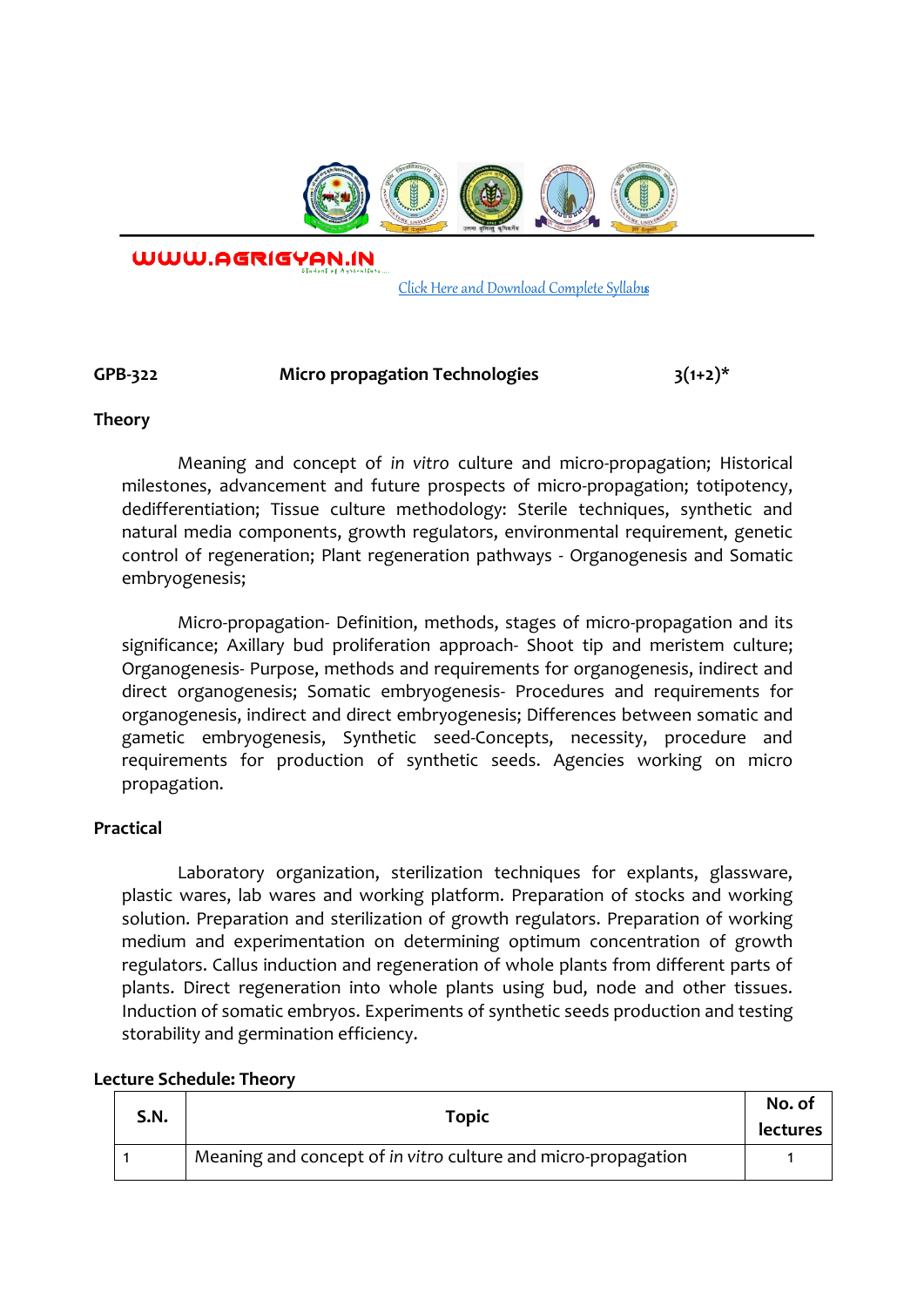| $\overline{2}$ | Historical milestones of in vitro culture and micro-propagation                                                         | 1            |
|----------------|-------------------------------------------------------------------------------------------------------------------------|--------------|
| 3              | Advancement and future prospects of micro-propagation                                                                   | 1            |
| $\overline{4}$ | Totipotency, dedifferentiation                                                                                          | $\mathbf{1}$ |
| 5              | Tissue culture methodology: Sterilization techniques                                                                    | $\mathbf{1}$ |
| 6              | Synthetic and natural media components                                                                                  | $\mathbf{1}$ |
| $\overline{7}$ | Growth regulators used in tissue culture media                                                                          | $\mathbf{1}$ |
| 8              | Environmental requirement                                                                                               | 1            |
| 9              | Genetic control of regeneration                                                                                         | 1            |
| 10             | Plant regeneration pathways<br>Organogenesis<br>and<br>Somatic embryogenesis                                            | 1            |
| 11             | Micro-propagation- Definition, methods, stages of micro-propagation<br>and its significance                             | $\mathbf{1}$ |
| 12             | Axillary bud proliferation approach- Shoot tip and meristem culture                                                     | 1            |
| 13             | methods<br>Organogenesis-<br>Purpose,<br>requirements<br>and<br>for<br>organogenesis, indirect and direct organogenesis | 1            |
| 14             | Somatic<br>embryogenesis-<br>Procedures<br>and<br>requirements for<br>organogenesis, indirect and direct embryogenesis  | 1            |
| 15             | Differences between somatic and gametic embryogenesis                                                                   | $\mathbf{1}$ |
| 16             | Synthetic seed-Concepts, necessity, procedure and requirements for<br>production of synthetic seeds                     | $\mathbf{1}$ |

# **Lecture Schedule:Practical**

| <b>S.N.</b>    | <b>Topic</b>                                                                 | No. of<br><b>lectures</b> |
|----------------|------------------------------------------------------------------------------|---------------------------|
| 1              | Laboratory organization                                                      |                           |
| $\overline{2}$ | Sterilization techniques for explants                                        | $\overline{2}$            |
| 3              | Sterilization techniques for glassware                                       | $\overline{2}$            |
| 4              | Sterilization techniques for plastic wares                                   | $\overline{2}$            |
| 5              | Sterilization techniques for lab wares                                       | $\overline{2}$            |
| 6              | Sterilization techniques for working platform                                | $\overline{2}$            |
| 7              | Preparation of stocks and working solution                                   |                           |
| 8              | Preparation of stocks and working solution                                   | 1                         |
| 9              | Preparation and sterilization of growth regulators                           | 1                         |
| 10             | Preparation of working medium                                                | $\overline{2}$            |
| 11             | Experimentation on determining optimum concentration of growth<br>regulators | 2                         |